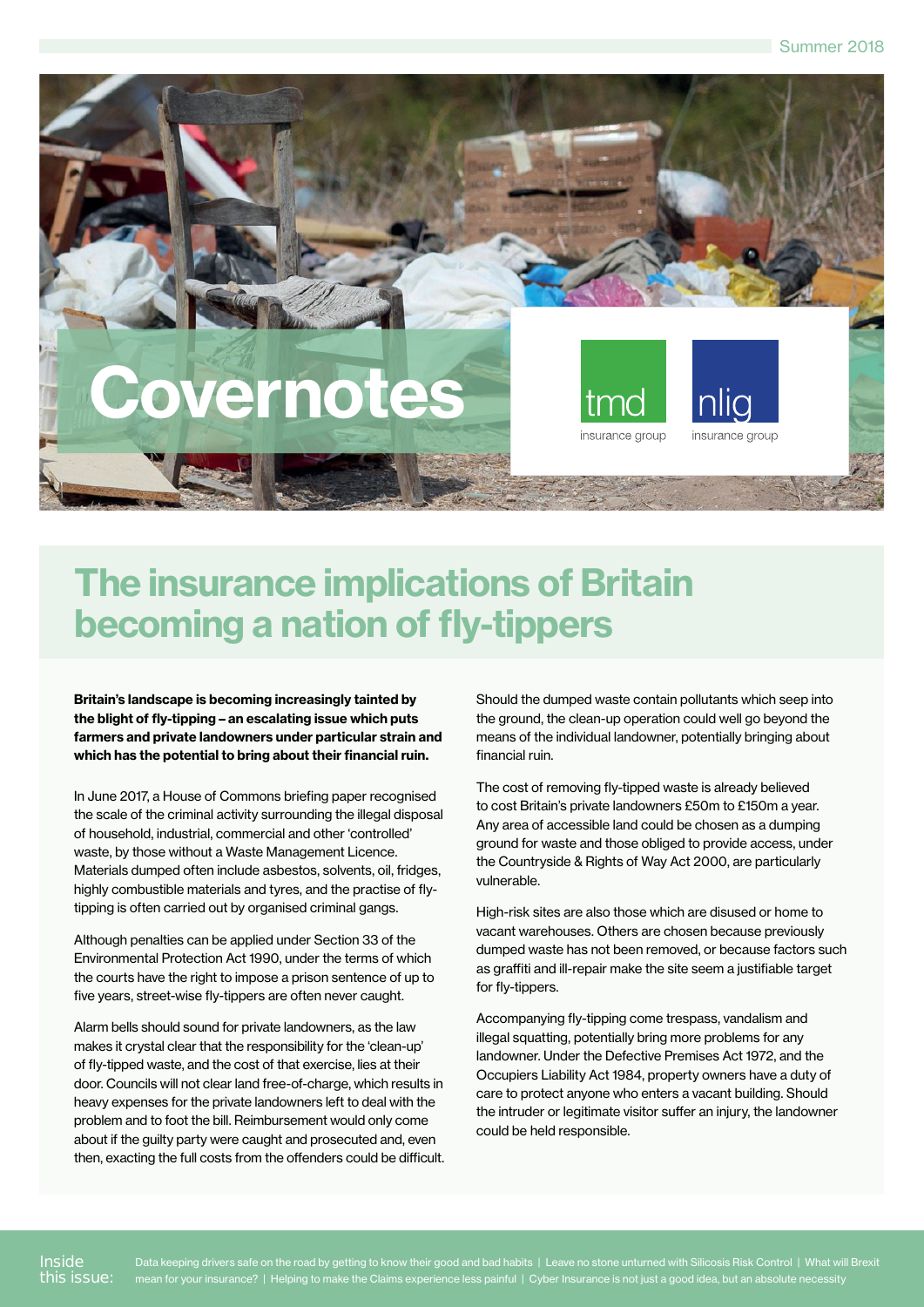#### Continued from front page

Whilst this situation should spur all private landowners into securing sites with locks, physical barriers, CCTV and even security patrols, they would also be well-advised to examine their property insurance policy and assess what protection it provides, if any, to mitigate the costs of dealing with fly-tipped waste.

Such protection would typically be an extension to a property insurance policy. Other extensions could cover the eviction of any unauthorised occupants, and/or reimbursement of the security costs incurred when trying to secure a site temporarily, following damage.

The landowner whose business relies on having access to their site and buildings, should also ensure they have business interruption cover, whilst those who feel particularly vulnerable could enquire about Environment Impairment Liability protection. The latter could pick up some of the cost of a pollutant clean-up that involves the Environment Agency, but even this protection tends to cover only buildings, rather than offering reimbursement for costs that relate to land and water pollution.

If you are a private landowner, it would pay for you to discuss this. So, please get in touch with us and help us to guide you through the different options available.

Sources: http://www.tacklingflytipping.com/landowners/1500

## Data keeping drivers safe on the road by getting to know their good and bad habits

Serious motor incidents involving HGV drivers always make the headlines, whilst a company car driver who carries out a motoring misdemeanour that negatively affects other road users can bring instant shame on the company name. A few years ago, preventing eventualities like this, which could conceivably have been avoided, would have seemed an impossibility in many cases. In the new digital age however, there are solutions that can help mitigate such risk.

There are now many tools that are adding value by analysing driver behaviour on the road, checking licences and the number of points accumulated, noting the severity and type of offence and logging types of incident in which drivers had previously been involved.

Such tools can tell the fleet manager when a pool vehicle was reassigned and to whom, but also, crucially conduct a driver analysis, using a series of inter-locking scores covering various different areas of safety on the road. This generates a 'risk factor' for each individual driver, highlighting the areas in which a driver needs to be trained, or have their awareness of road safety enhanced.

Then, to complete the process, it will intelligently suggest what sort of help a driver requires, be that the completion of e-learning modules, a safe driving course, additional coaching, or a behavioural workshop.

Getting to know drivers in this way, with the assistance of advanced software, can literally be a life-saver. It can reduce both the danger posed by individual drivers within a fleet each time they take to the road and the possibilities of reputational damage. It can potentially also avoid the company incurring heavy fines or criminal prosecution for not having mitigated the risk posed by drivers.



Some software systems can also help pinpoint situations on the road, which could lead to further angst back at the depot. As authorities seek to make the roads a safer place, regulations are becoming more punitive, with the latest being the new on-thespot fines for driving tired, which can result in an instant fine of £1500, for five offences of this nature.

Now, inspectors can not only fine a driver for one breach on the day they carry out a check, but issue fines for any other such breaches in the previous 28 days. Up to five offences, leading to a £300 fine for each one, can see a driver having to pay £1500 there and then, or have their vehicle immobilised.

Being able to track instances of flouting the law when it comes to driver breaks is just one area with which intelligent software can assist, but there may be many other advantages for you and your fleet. To discuss the options when it comes to fleet risk management just get in touch with us. We will guide you through the different systems that can help your drivers stay safe behind the wheel, keeping the public, and your business and its reputation, safeguarded at the same time.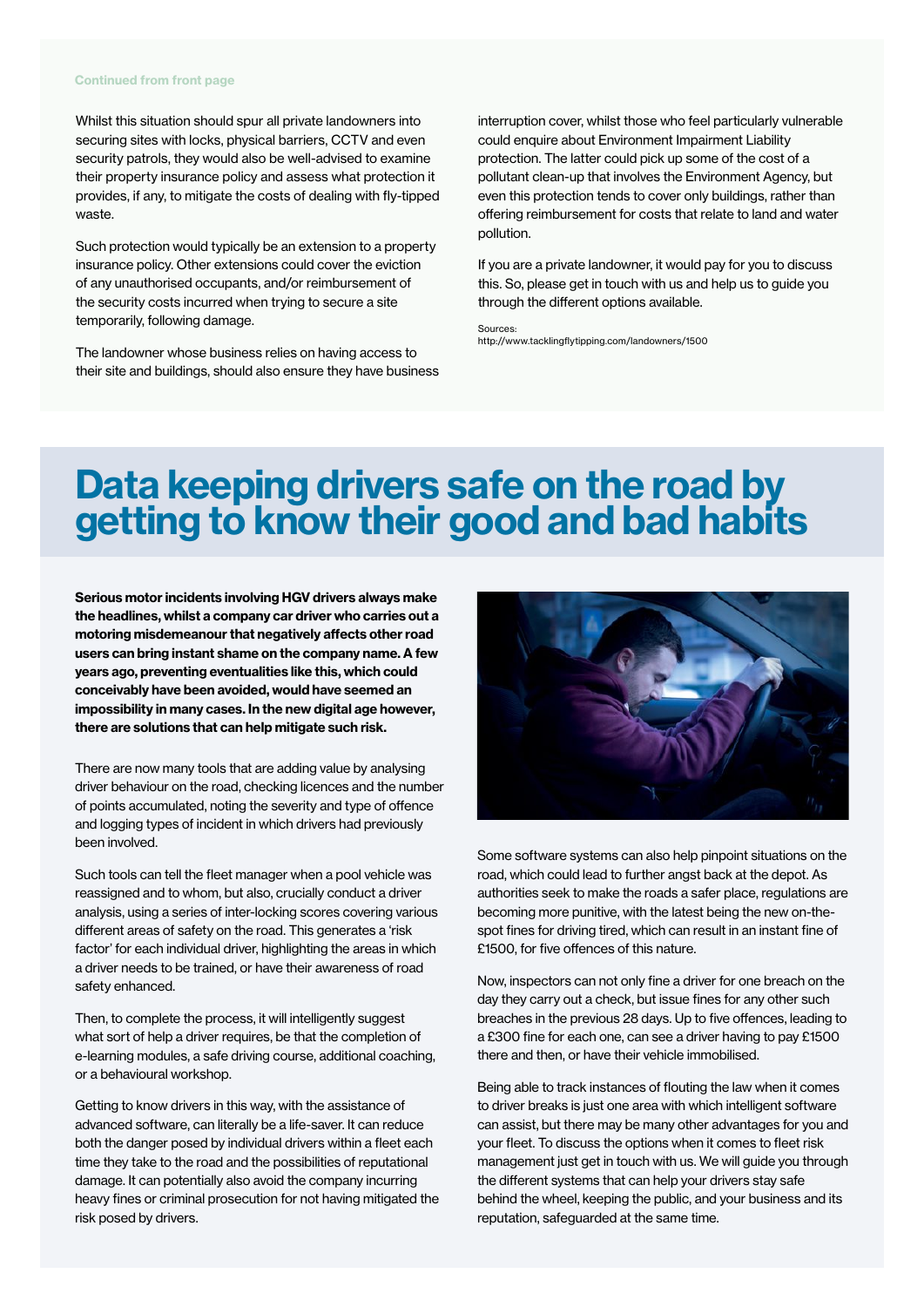

## Leave no stone unturned with Silicosis Risk Control

Stone masonry is one of the oldest trades in history, but is now also one of the modern-day workplace sectors most under scrutiny, as experts warn that silicosis could become the new asbestos.

Silicosis is a long-term work-related lung disease to which anyone working with silica - naturally occurring in materials such as stone, concrete, brick, glass, sandstone, granite and shale - may be susceptible to, if the risks are not properly controlled. Whilst some sufferers have been exposed to Respirable Crystalline Silica (RCS) over the course of 10-20 years, it is perfectly possible to suffer from silicosis after just a few months of heavy exposure to RCS.

The Health & Safety Executive (HSE) has been warning about silicosis for some time, and the limit of exposure to RCS is controlled by the Control of Substances Hazardous to Health Regulations (COSHH). However, it is now becoming apparent that some cases of silicosis could be missed during health screening, or be misdiagnosed as another condition.

We are now witnessing a proliferation of personal injury lawyers offering to take up silicosis cases and promising to seek compensation for what is a debilitating and irreversible condition. This is not surprising. In the US, the permissible exposure limit to RCS has been cut by half; in South Africa, miners have sued their employers. Such action overseas can only serve to encourage law suits in the UK.

For employers running construction, masonry, foundry, glass manufacturing, ceramics, quarrying or other businesses generating dusts that could contain RCS, these should be worrying times. With the huge public outcry over fracking in the UK, those in the shale gas sector should also sit up and take note of their responsibility to control the risks promoting silicosis.

Last, but not least, is the exposure to RCS in the manufacturing sector, where silica is used in a wide variety of processes and where possible exposure to fines and law suits also exists. The same attitude to risk management processes will need to be adopted.

In February 2016, the HSE carried out checks at 60 stone industry businesses in the south, with these including monumental masons, worktop manufacturers and stonemasons. It found serious breaches of health and safety in over half of the businesses inspected, which led to the issuing of 4 Prohibition Notices and 54 Improvement Notices.

With regard to these HSE checks, HSE Inspector, Tahir Mortuza, said: "HSE intends to visit more stone work businesses in the future to ensure that health and safety is adequately managed. Business owners should review their processes and the materials they use whilst thinking about what might cause harm and whether they are doing enough to protect workers.

Once the risks have been identified, businesses need to decide how best to control them, so they can put the appropriate measures in place. A good starting point is to look at RCS, as it is one of the greatest risks for businesses engaged in stonework, as found in this inspection campaign."

The need for strong risk management with regard to silicosis has never been more apparent. Construction firms and other businesses must ensure they comply with the COSHH limit and should also do all they can to suppress dust in the workplace: vacuum cleaning or wet sweeping rather than using dry brushes, keeping equipment clean, having proper wash-down facilities for workers and safe storage for contaminated clothes, and ensuring extraction systems are adequate and working correctly.

There is a lot to think about with RCS and it may be that contacting a professional risk manager and getting the right procedures in place is paramount for your business, if you are struggling to meet your legal responsibilities. If you need assistance with your risk control, procedures or documentation, please get in touch with us and ensure that you protect not just your workers, but the future of your business too.

Sources: http://www.hse.gov.uk/lung-disease/silicosis.htm https://www.nhs.uk/conditions/silicosis/

http://www.hse.gov.uk/pubns/guidance/bk0.pdf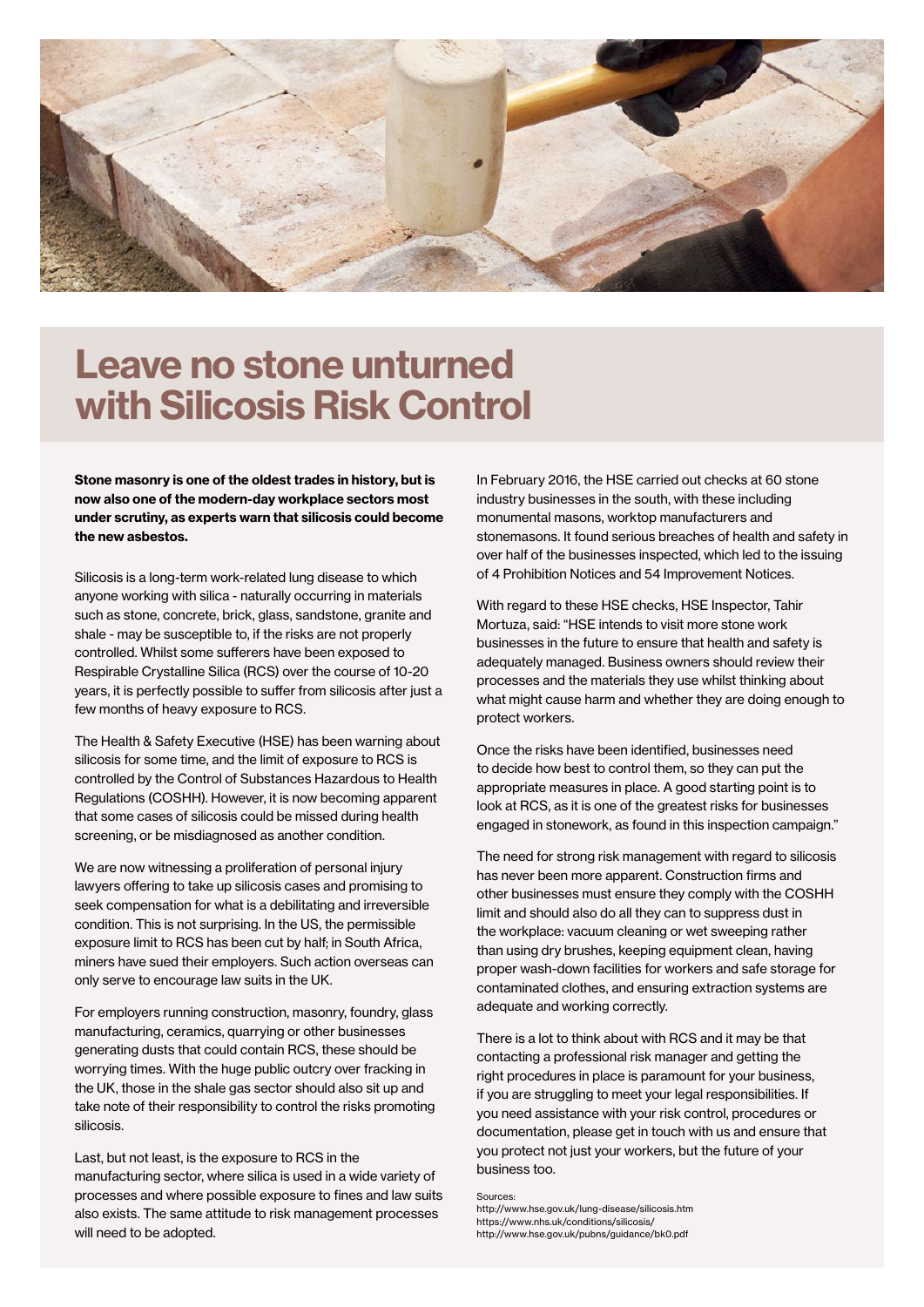

# What will Brexit mean for your insurance?

Britain's withdrawal from the EU is scheduled for March 30 2019 and there will be ramifications in many industry sectors. But exactly how will it impact the insurance markets and company or individuals' insurance policies?

The simple answer is that nobody has an answer. Insurers are currently issuing renewals for dates stretching beyond the date on which Britain withdraws, without actually knowing for sure whether that cover will still be valid, or whether those covered by such policies will be uninsured as of March 30, 2019.

The issue is that insurers have been used to covering risks on a pan-European basis, regarding the 28 countries which make up the EU as one single insurance market. For some EU-based insurers it remains to be seen whether they have an appetite to insure the UK market once Britain is no longer an EU member.

It is also unclear how insurance regulation will operate post-Brexit and what the impact on premiums will be, if new regulations and procedures have to be adopted.

Since 2012, there has been gender-neutral pricing for risks, whereas previously women were often regarded by underwriters as a safer risk and typically paid lower premiums for insurance cover such as motor, as a result. So will there now be a return to writing risk on the basis of gender? Again,

nobody knows. Similarly, prior to joining the EU, British motorists needed 'Green Cards' to drive in Europe. Will that sort of documentation become necessary once again? Once more, nobody can say.

Much is likely to depend on how hard a Brexit the politicians deliver and how multi-national insurers react to the new 'market'. Some may seek to stabilise operations by establishing new offices, either in the EU or in Britain, or try other means of maintaining the status quo.

With all this confusion and uncertainty, purchasing insurance is likely to become a difficult maze to negotiate and, more than ever before, customers will need guidance, support and information that they may struggle to access alone. This makes the role of the broker hugely important, both from the point of view of market knowledge and that of insurer relationships.

If you need reassurance or help with your post-Brexit insurance needs, a broker is only a phone call away. As Brexit looms that is a key thought to bear in mind, whatever type of insurance you require.

#### Sources:

https://www.telegraph.co.uk/business/risk-insights/impact-of-brexit-on-insurance/ http://uk.milliman.com/insight/2018/Brexit-Beyond-passporting-Implications-forthe-UK-insurance-industry/

https://www.allianzebroker.co.uk/news-and-insight/news/impact-of-brexit-oninsurance-industry/passporting.html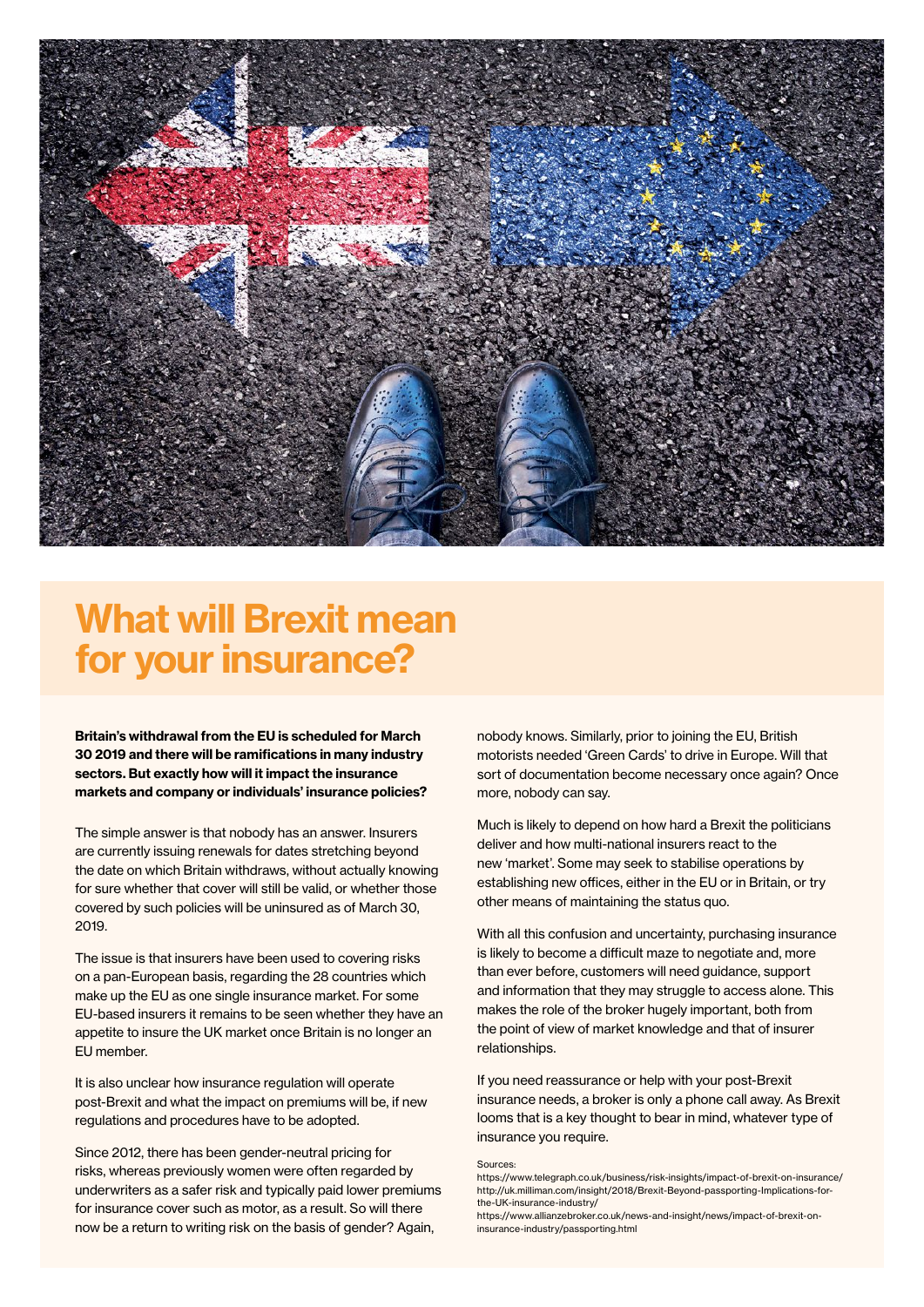

# Helping to make the Claims experience less painful

Insurance is often referred to as a 'grudge purchase', a necessary evil and something that only really delivers any value if the policyholder is propelled by an accident or incident towards the 'moment of truth' – the time at which they have to call on their policy and make a claim.

At that point, it can come more 'begrudged' than grudge, if the claim is not handled in a manner living up to expectations. Policyholders have a set idea in their mind about how their claim should be handled and become highly engaged in pursuit of that vision. They are even prepared to phone up and be held in a queue for 30 or 40 minutes at a time, just to gain some reassurance that someone is looking after their case.

Knowing the importance of a claim for policyholders, insurers have made great efforts to make the process highly efficient. There has been heavy investment in technology and many insurers now provide the means to open a claim online, on a dedicated website. This will usually allow the policy-holding claimant to track the progress of a claim, access recent correspondence between their insurer and the third party and discover whether repairs or treatments have been authorised. All of this is just a click away, a far cry from the situation even just a decade ago.

Another leap forward in the world of commercial insurance has been the establishment of Centres of Excellence, which give the policyholder access to experienced and technically trained claims handlers within specific specialist areas. The aim is to handle claims pro-actively and with empathy, offering mediation and rehabilitation services for those with personal injury claims, for example. Being trained to gather all the vital information in just one phone call not only speeds up the claim, but also pleases the policyholder, who does not wish to have to do the 'hard work' to make their claim progress.

Those with larger claims will typically see a claims investigator visit their premises, to liaise with them and ensure that the claims handling goes smoothly. Explanations about claims have been made easier by the great strides that have been made with policy wordings – now often jargon-free and written in Plain English.

Giving the policyholder access to trusted suppliers, who are

instructed to work on the claimant's behalf, has also made the claims pill easier to swallow for clients seeking peace of mind about repairs, whether they need the services of a plumber, hire car company, or emergency glazier.

However, brokers are at a particular advantage when it comes to claims handling, not just because of their technical knowledge, or the fact they have their own internal claims handlers in many cases. Largely, the advantage is that of dialogue, being able to convey empathy and action either faceto-face, or over a phone that is typically answered in just a few rings, rather than after many minutes of on-hold music.

Brokers understand that making a claim is an emotional experience and that policyholders in this position want clarity from a person empowered to act. They appreciate that customers who are satisfied with the handling of their claim are six times less likely to take their business elsewhere. In many cases, it is not the size of the financial settlement that affects the customer's view of the claim, but rather the way in which it was handled, with poor helplines, or inadequate answers from employees, all leading to higher levels of discontent.

A Deloitte Insight survey by YouGov, conducted in 2014, but still very relevant in 2018, also found that those who are unhappy with the way their claim is handled are most likely to tell their family and friends about it, whilst only 24% of those who are happy will do the same. 9% of those who feel let down by their policy will make their dissatisfaction known on social media.

A major step towards client satisfaction is ensuring that customers have the right cover in place for their individual needs, which is where choosing a broker to help you with your insurance requirements is a wise decision. A broker will be on hand whenever you need answers, contacting you as many times as you agree is right for you, when the claims process starts.

Placing your insurance with a broker also means that you can express your views directly, perhaps only venturing on to social media to express your satisfaction. If an informed and attentive service is what you want to have supporting you through any future claims process, you can be assured that we will provide that, whenever you need to call upon your cover.